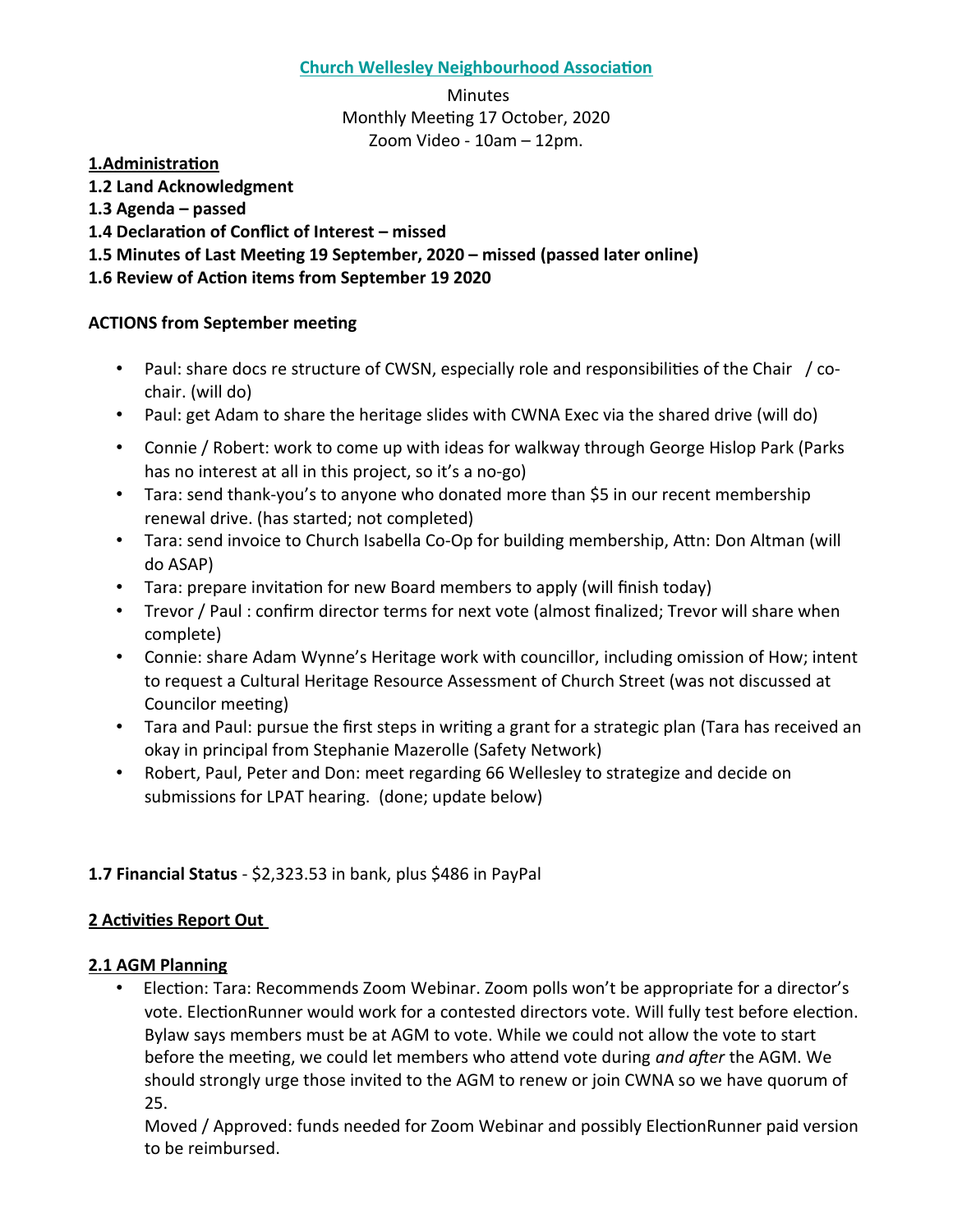# **2.2 KWT meeting**

- Stephanie Mazerolle (Safety Network) participated and provided initial go-ahead for funding a CWNA visioning session. [Connie clarify?? How the focus table could blend in beter with the Safety Network ??}
- Park Ambassadors: They have the authority to issue trespass notices to individuals who are breaking bans they agreed to as a conditon of parole, bond or bail.. However, the ambassadors don't have up-to-date information because Toronto Police Services has not been forwarding the info to them. (Tara brought this up at a Safety Network meeting and was told that because an officer had to work from home for several days he was able to do a blitz and get updated info together. There was no indication of procedural reforms at TPS that would keep ambassadors up-to-date on an ongoing basis.)
- Connie & Tara expressed frustration at the incredible complexity of the community safety issue, which impedes immediate practical solutions. Seeking a straightforward solution to a specific safety issue soon becomes mired in multiple levels of complexity as to causes and solutions.
- Café TO CWNA would like to see more of the street space available for free public use, rather than so much being dedicated to private business. Councillor acknowledged issue; will take experience forward next year.
- Status of 110 Maitland (at Mutual) vacant apartment building. Tenants had been evicted illegally. Minto purchased in early 2017 for \$13 million. We don't know if Minto still owns it. Any new build would have to include the same number of rental units.
- Why was ActiveTO north of Dundas cancelled? TPS said they did not have enough staff. CWNA should advocate more strongly next year.

# **2.3 Development**

- 66 Wellesley E CWNA will withdraw as a party; we do not have funds for a lawyer to call expert witnesses and the City Planning Dept. is a party and will be arguing for all the same issues we would be arguing for. 8-day OMB hearing is scheduled for December. CWNA will stll have input at the site plan stage of the development. Many of the CWNA's issues with the development have been addressed, though there is still shadow on BHP.
- ASAP Paul and Robert will write up statement of CWNA's intent for lawyers to share with parties and LPAT. Once that is done, Trevor will write up an article to update CWNA members and community at large. Include our fight on NDTY Planning Framework, which went to OMB and is essentially the City's position now.

# **2.4 Safety**

- The Independent Civilian Review into Missing Person Investigations Town Hall Oct. 12 (Paul & Tara atended meetng). The meetng itself was a reach out to afected communities and one issue that came up repeatedly was poor police relations with racialized, trans and intersectional people. Tara also pointed out that the TPS LGBTQ liaison has no transparency. This is a very thorough review, with access to police fles. The work has already been done and the fnal report is due to come out before the end of the year. Paul recommended CWNA formulate and disseminate a response to the report once it is issued.
- We will soon have a Downtown East Community De-escalaton Team (funded by Downtown East Action Plan). A team of four professionals (social work, psychiatric - not police) will be assigned to our area. The community de-escalation team that will provide an under 15 minute response to calls related to individuals in crisis or escalated (non-violent) confict.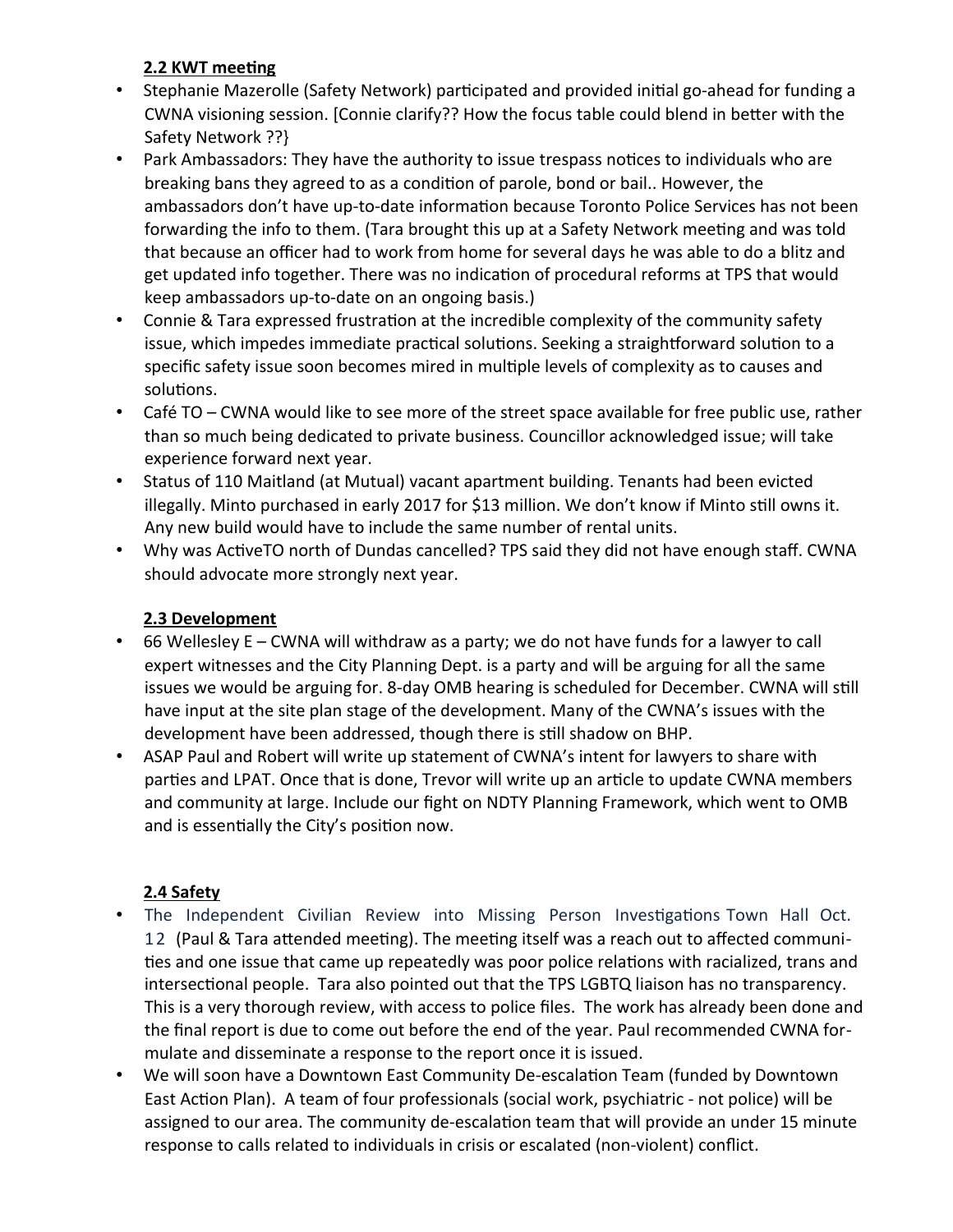#### **2.5 Communications**

- E-blast going out in November
- Working on Zoom Webinar invites to AGM

#### **2.6 Placemaking**

- Gay Games 2026 meetng 23 Sept (Kyle) The bidding process is happening now and part of this is a one pager describing the cultural component of what the Village can offer (history, footprint, programming etc). The 519 (Curran) will take a lead regarding this component and will be consulting with others. CWNA take part in consultation process with Kyle responsible for sharing info with rest of executive as it comes in.
- BH Park -- Connie and Robert did a walk-about and created a plan with 25 new benches; Parks has sourced rainbow colored benches. In all likelihood the park will get a full redesign in the next few years.
- Linear park redesign not much to report as things are in early stages. Paul to ask (the person) Norman Jewison and a rep from 30 Gloucester St. to join commitee
- Church Street Redesign BIA did have a regular Board meetng at which some preliminary design elements were discussed, aiming for consistency; Kyle attended the meeting and was assured CWNA would be included in further design meetings.

# **2.7 Heritage - Paul**

- October 8 fre at 28 Maitland Street (unoccupied white brick house immediately east of former Catholic Children's Aid site). No report on fre/water damage yet.
- St Lawrence Heritage Conservation District ruling First LPAT ruling under new rules for Heritage Conservation Districts. St. Lawrence does not have a Secondary Plan. Attempted to get secondary plan-like rules in place, but LPAT rejected the approach. Historic Yonge HCD will come up eventually but it is not clear what the implications are (a there is a Secondary Plan (North Downtown Yonge Planning Framework) in place in this instance)
- Cultural Heritage Resource Assessment of Church Street would be useful to know the ownership of Church Street propertes (including any new sales. Trevor will contact Stephanie McCracken regarding landlords on Church between Wellesley and Alexander, aside from Kingsett, in order to have this info available for heritage purposes.

- Alex Corey, who is a district heritage planner, would be a good person to have as a guest at a future meeting.

#### **2.8 Donaton**

• Decided: \$250 donaton to 519 fundraiser

#### **2.9 Deferred motion from August (opening online meetings)**

• Tara and Kyle to work on for November

# **3 Recap of Actions & Upcoming Events**

- Next CWNA meeting November 14th, 2020
- AGM November  $18<sup>th</sup>$ , 2020
- Actions:

- Paul and Robert: 66 Wellesley E.: write up statement of CWNA's intent for lawyers to share with parties and LPAT. Once that is done, Trevor will write up an article to update CWNA members and community at large.